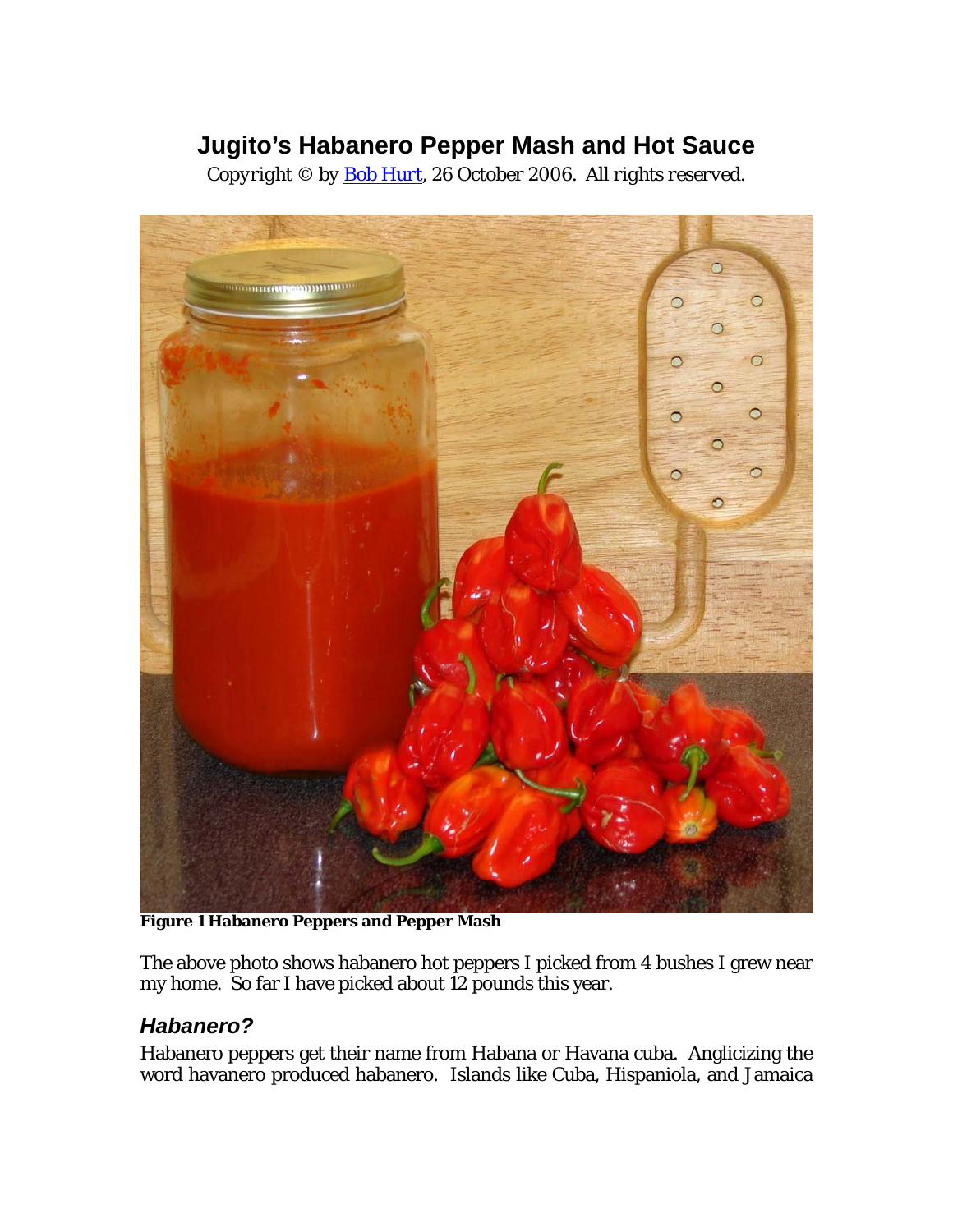

provide the perfect environment for growing these gorgeous, richly red hot peppers.

Most strains of Habanero have an orange or yellow color, more pointed end, and smaller size than mine. Scotch Bonnet peppers, closely related to habaneros, normally have less extended tips and look more like pouches with the bottoms poked upward toward the tops.

I like my particular strain of habaneros

which I believe came from the "Red Savina®." I grew the plants from seeds I took from peppers I bought from a large fresh food market on Westheimer in Houston, Texas a few years ago, so I have no certainty about their true genetic strain.

#### *Habanero Heat Versus Taste*

I won't get into scoville units and other ways of measuring pepper heat. I shall simply say that my habanero mash tastes and feels extremely hot, so much so that many people will not enjoy the taste experience.

I believe people let the heat come first in hot sauce bragging contests, partly because of the fun of showing macho toughness not only to tolerate the heat, but also to pretend enjoying it. As with any kind of torture, a person can get used to it and even crave it.

For example, I do have a friend to whom I give whole bottles of pepper mash, and he claims to use it liberally as one would sauce. But he still has the jar left after several months, so maybe he has a hard time

walking the talk.

And I recall selling pepper mash at a local pepper festival 3 summers ago. One man came along bragging that all the sauce he had tasted seemed intended for wimps. My wife gave some of our habanero mash for a taste test, and he immediately started howling for water, proclaiming he had never tasted anything so hot.

Most people do not realize what an absolutely delicious flavor the habanero peppers have. The heat overwhelms the taste. The heat limits the amount of habanero hot sauce people use, and so they seldom get enough to



**Figure 3 Red Savina ®**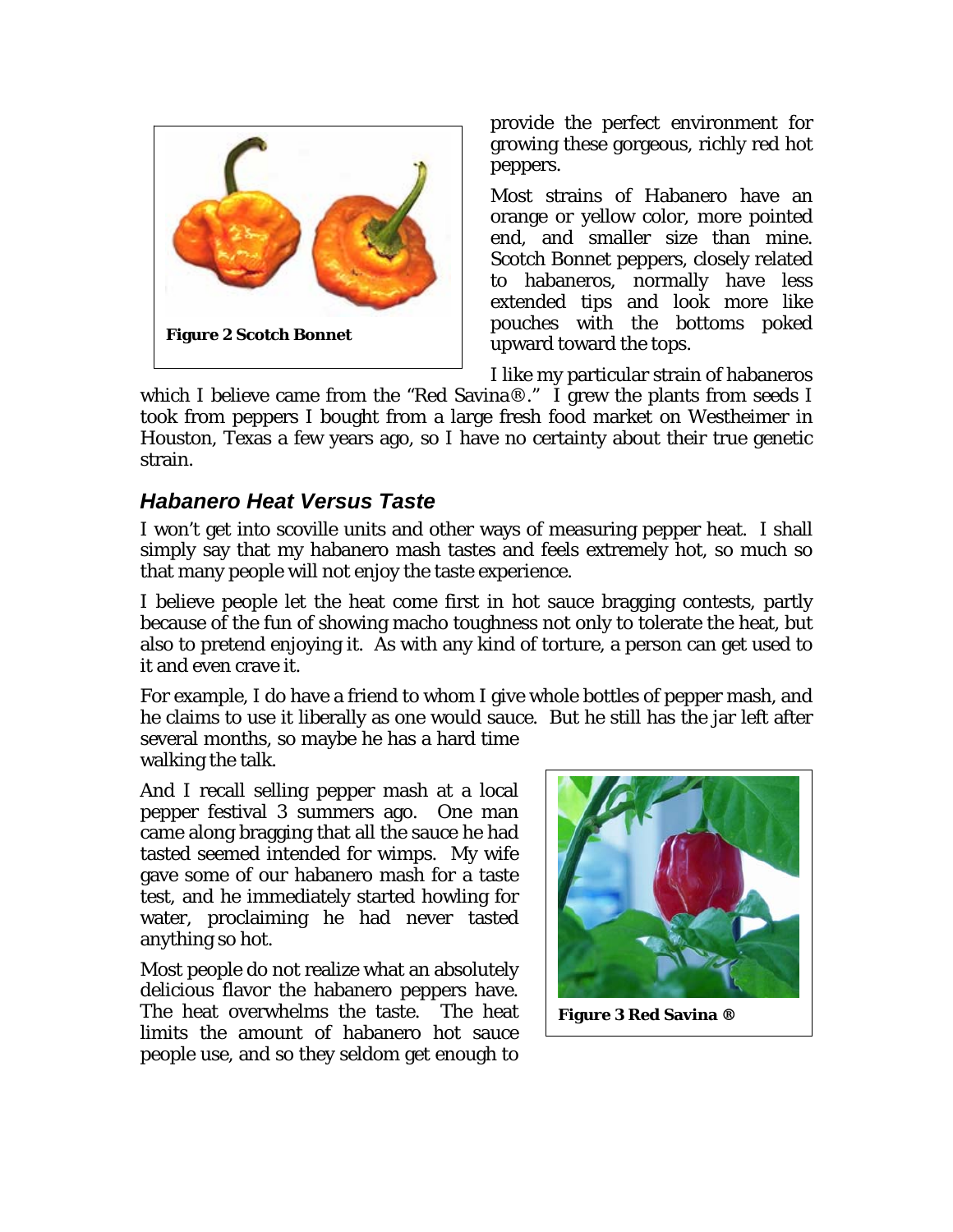

enjoy the intense and palate-pleasing taste. The University of Texas has produced a lower heat hybrid habanero that will change this when it appears on the market.

As a routine of life, I think it make no sense to ruin the taste experience with an overwhelming focus on heat. So, when I make mash, I sometimes remove the veins with the seeds to reduce the heat a little.

I have pulverized in my Vita Mix lots of veins and seeds after drying them, and created a terribly hot pepper powder that challenges the palate when added to any pizza, salad, or other dish. I believe the most intense heat lies in the veins or ribs that connect the seeds to the pod.

# *Habanero Pepper Mash*

"Pepper Mash" means mashed or pureed peppers that have fermented. "Fermented" means the peppers contain lactobacillus bacteria that ate the peppers and produced acetic acid and carbon dioxide gas. The fermenting process mellows the harsh rawness of aroma and flavor. It improves the taste without diminishing the natural sensation of heat the pepper capsacin imposes on your mouth, hands, and if you don't show sufficient care, to other parts of your body.

One pound of peppers produces one pint of mash.

I make pepper mash in this way. I remove the seeds and puree the peppers in my Vita Mix with 6% by weight of sea salt for about 30 seconds. Then I let it sit to ferment in the jar as shown. Typically, I add pepper puree to the existing fermenting mash each week or so when a harvest cycle ripens to the beautiful red color you see. The new mash ferments in about 10 days if I use existing fermented mash as "starter." When the jar gets full, I set aside some mash as starter for the next batch of peppers, and refrigerate the rest for the aging process.

During fermentation, the solids rise to the top and the liquid sinks to the bottom. The solids rise because they trap the carbon dioxide gas byproduct of fermentation. After fermentation has finished completely, the bacteria no longer produce the carbon dioxide, so if you stir the mash to remove the bubbles, the solids will then sink to the bottom because they have higher mass than water.

# *Aging the Pepper Mash for Flavor*

As with most fermented products, aging enhances the delicious aroma and taste of the mash. I could age it for up to 3 years, but so far I haven't because we sell or give it away too fast. After just 3 months of aging it really tastes mellow and wonderful. I have aged more than a gallon so far this year, and given away or sold at least half of it in the form of hot sauce.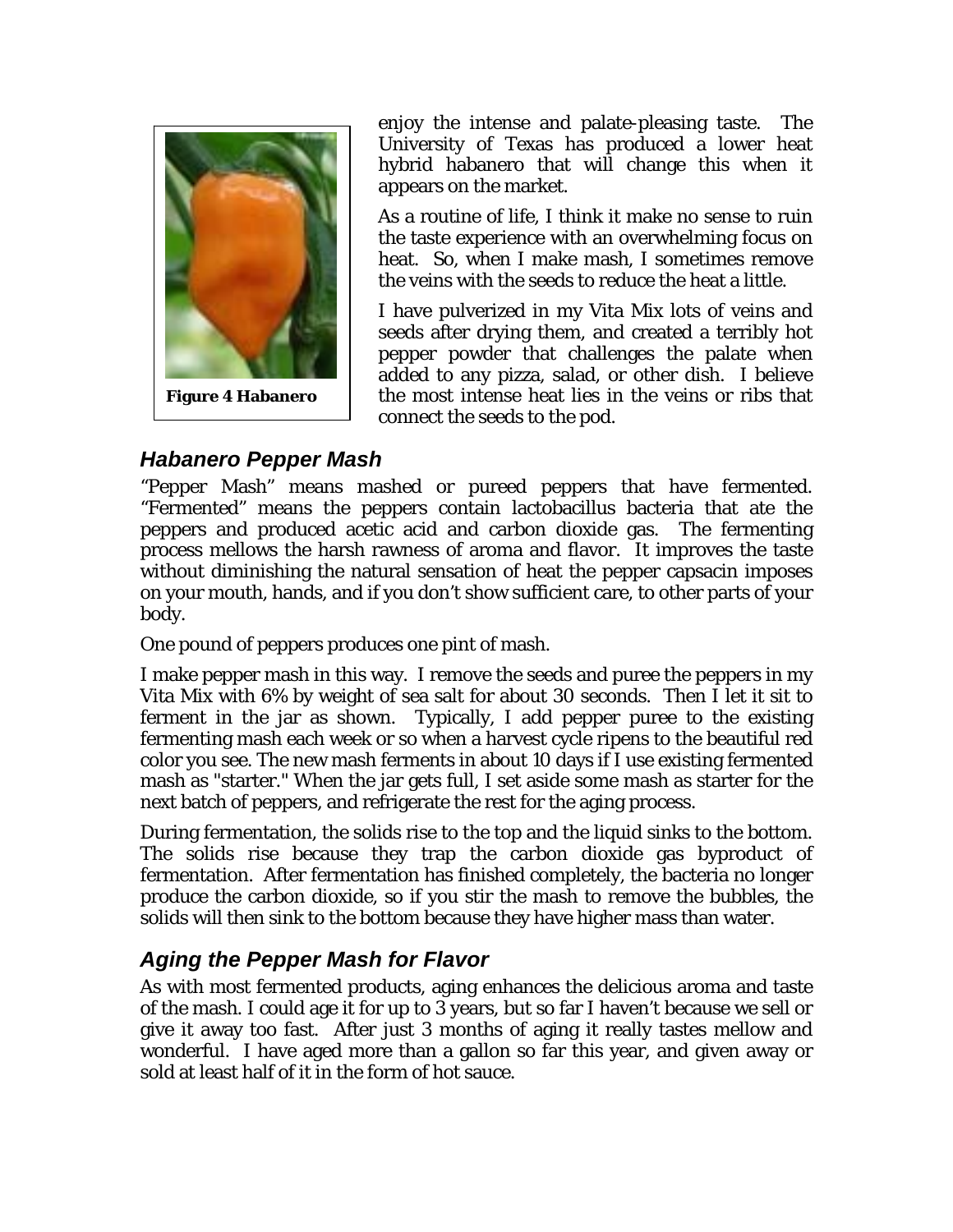I'd like to age some in a cask of oak or some other hard wood, possibly even a charred oak cask, to determine what kind of flavor it imparts. Tobasco labels claim a 3-year aging, and frankly, I like my habanero sauce flavor much better than I like Tobasco. For years I didn't even bother tasting other hot sauces because figured they tasted like Tobasco. McIlheny ages Tobasco in wooden barrels, so maybe I should forget the idea. I like my mash and sauce just the way they are – aged in glass jars.

### *Why and How I Make Habanero Hot Sauce*

After aging my habanero pepper mash I make it into hot sauce for several reasons: It reduces the heat, enhances the flavor for many kinds of foods, helps preserve it, and makes it healthier.

To make the sauce from a quart of mash, I mix in three teaspoons of xanthum gum powder to a pint of mash with my wand, then stir that into the quart inside a half gallon jar like the one shown. The gum has a starchy nature and no discernible taste. It acts as a thickener that keeps the solid and liquid from separating. Without it, the solids, after complete fermentation will sink, and the liquid will separate and rise to the top. To finish the sauce, I fill the jar with Bragg's apple cider vinegar and shake it well. That makes a fairly thick but still somewhat loose pepper sauce. I do not add garlic or any other ingredient (yet).

I think I shall explore adding garlic, ginger, onion, horseradish, and lime juice to the ferment process for additional flavor and also for medicinal value, which

virtually nobody considers in a hot sauce. Maybe I shall also try burdock root, Turkish rhubarb, sheep sorrel, and slippery elm bark. For one thing, the additional solids might help with consistency. If they don't ruin the flavor, the sauce will taste good while enhancing health even more.

Hot sauce enhances one's health by dilating the capillaries and improving blood and oxygen flow to surrounding tissue. The capsacin can stanch bleeding. When you add the sauce to water, it can bring a person out of shock. The apple cider vinegar in the sauce improves the alkalinity of the



body. And it makes one feel better because it tastes good.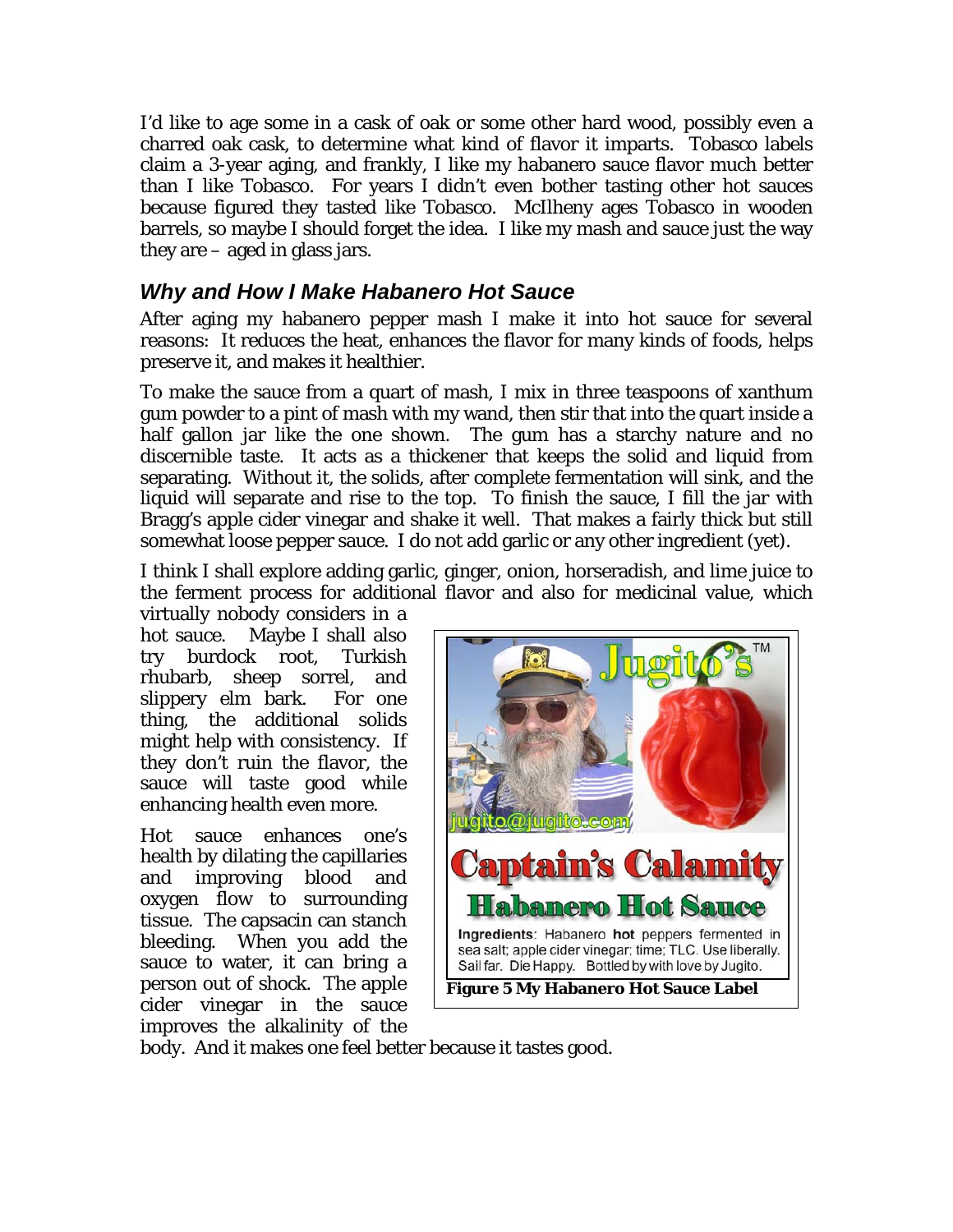#### *Packaging*

Whether for selling or giving away as gifts, pepper sauce needs a bottle. I purchase on-line 12-pack cases of 7-ounce bottles with plastic caps and the sauce lids with the hole that restricts sauce flow. I print floppy disk labels on my printer. The Jugito name means "juice" in Spanish. I sterilize the bottles in my microwave in a container of water, and sterilize the caps in vinegar. A half gallon



of sauce will fill 9 sauce bottles. I shrink-wrap a tamper-evidence seal.

If you ignore the growing, harvesting, and processing time, the out of pocket cost comes to about \$5 per quart of vinegar, \$ .10 for the sea salt, and \$10 for the bottles, caps, seals, and printing, or about \$15 for 9 bottles, \$1.67 per bottle. I spend about 3 hours on the whole thing. Figuring \$9 per hour, labor cost comes to \$3 per bottle. So, I figure the minimum value

of a bottle of hot sauce comes to around \$5. I would add another \$1 if I packaged each bottle in a fancy printed box.

I like to sell manufactured products to a niche market for 5X the cost in order not only to break even and profit, but also to afford a weekend vacation now and then. I should therefore sell the gourmet habanero hot sauce for \$30 per bottle. Besides, I value my labor at more than \$9 per hour, even when removing stems and seeds from habaneros while relaxing in my easy chair in front of a good submarine movie. I might need the fancy box for such a price, but with the power of direct marketing, maybe I should just spend the money on a killer web page and click-through ads, or send out an article like this from time to time.

# *Summary and Conclusion*

I love the idea work of growing the most flavorful and among the hottest of all peppers – red habaneros. I find the color delightful and enticing. I like making it undergo the fermentation changes with the bacteria that naturally lives in them. I like making the hot sauce and bottling it with my own label. And most of all I like the taste, the heat, and the fact that so many of my friends and acquaintances like it enough to pay me for it.

I find the work easy but challenging, and the process fun. If you want to know more or purchase some of my hot sauce, use the contact information below.